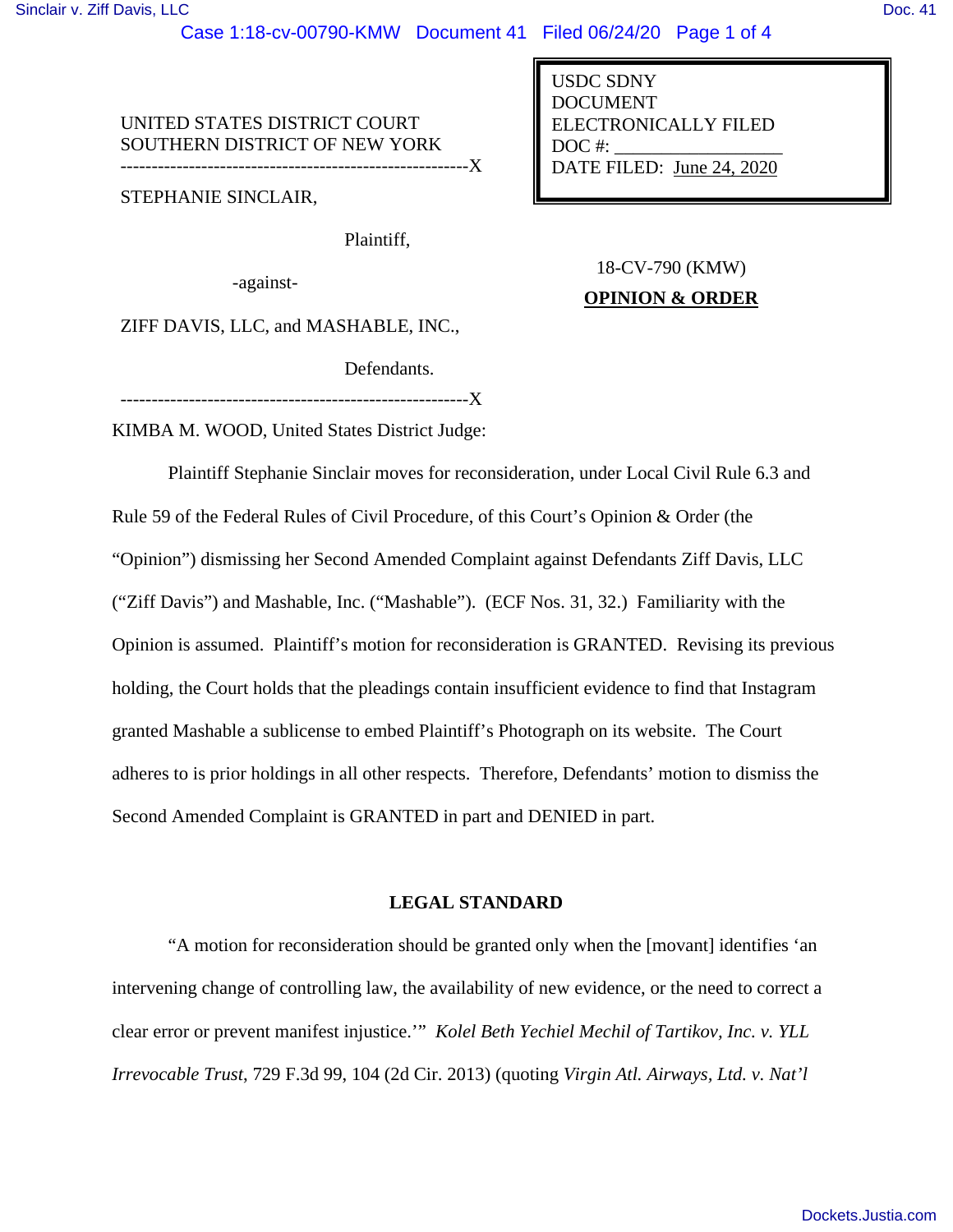## Case 1:18-cv-00790-KMW Document 41 Filed 06/24/20 Page 2 of 4

*Mediation Bd.*, 956 F.2d 1245, 1255 (2d Cir. 1992). This standard is "strict," and "reconsideration will generally be denied unless the moving party can point to controlling decisions or data that the court overlooked." *Shrader v. CSX Transp., Inc.,* 70 F.3d 255, 257 (2d Cir. 1995). "It is well-settled that Rule 59 is not a vehicle for relitigating old issues, presenting the case under new theories, securing a rehearing on the merits, or otherwise taking a 'second bite at the apple.'" *Sequa Corp. v. GBJ Corp.*, 156 F.3d 136, 144 (2d Cir. 1998).

#### **DISCUSSION**

The Court adheres to its previous holding that, by agreeing to Instagram's Terms of Use, Plaintiff authorized Instagram to grant API users, such as Mashable, a sublicense to embed her public Instagram content, as set forth in Instagram's Platform Policy.<sup>[1](#page-1-0)</sup> (Opinion at 4.)

The Court does, however, revise the Opinion by finding that the pleadings contain insufficient evidence that Instagram exercised its right to grant a sublicense to Mashable. As evidence of its purported sublicense, Mashable presented Instagram's Platform Policy, which states that Instagram "provide[s] the Instagram APIs to help broadcasters and publishers discover content, get digital rights to media, and share media using web embeds." (Platform Policy, Preamble.) The Court previously concluded that this term of the Platform Policy granted Mashable a sublicense to use the API to embed the Photograph in its website.

In reaching this conclusion, the Court did not give full force to the requirement that a license must convey the licensor's "explicit consent" to use a copyrighted work. *Ward v. Nat'l Geographic Soc.*, 208 F. Supp. 2d 429, 442–43 (S.D.N.Y. 2002) (Kaplan, J.) (quoting *Gardner v.* 

<span id="page-1-0"></span><sup>1</sup> Plaintiff's arguments to the contrary—which include that the Court relied on the wrong version of Instagram's policies, that Plaintiff never agreed to Instagram's Terms of Use, and that Plaintiff's agreement with Instagram was unsupported by consideration—are without merit or procedurally improper because they were not previously raised.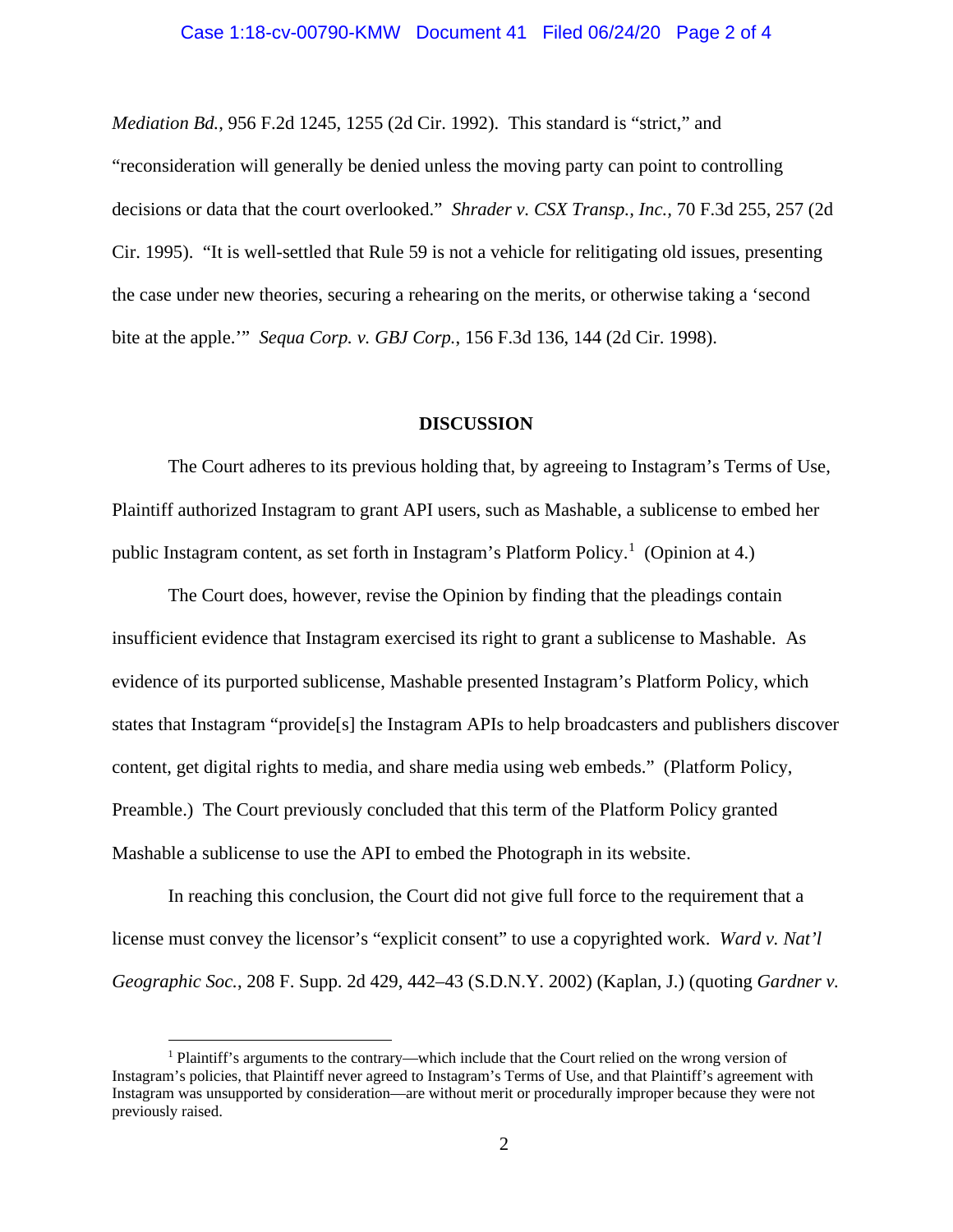## Case 1:18-cv-00790-KMW Document 41 Filed 06/24/20 Page 3 of 4

*Nike, Inc.*, 279 F.3d 774, 781 (9th Cir. 2002)). The Platform Policy's statement that the API is intended to "help broadcasters and publishers discover content, get digital rights to media, and share media using web embeds" could be interpreted to grant API users the right to use the API to embed the public content of other Instagram users. But, that is not the only interpretation to which that term is susceptible. *See McGucken v. Newsweek LLC*, 19-CV-9617, 2020 WL 2836427, at \*4–5 (S.D.N.Y. June 1, 2020) (Failla, J.). Therefore, "[a]lthough courts may find a license on a motion to dismiss where the terms of the governing contracts are clear," the Platform Policy's terms are insufficiently clear to warrant dismissal of Plaintiff's claims at this stage of litigation. *Agence Fr. Presse v. Morel*, 769 F. Supp. 2d 295, 303 (S.D.N.Y. 2011) (Pauley, J.) (citation and quotation marks omitted).

The Court did not "overlook" the *Ward* issue, as the parties did not raise it with any clarity in their original briefs. Nonetheless, in light of the persuasive authority of *McGucken*, and in order to correct clear error, the Court holds that Plaintiff's copyright claim against Mashable cannot be dismissed on the basis of Mashable's sublicense defense on the record presently before the Court.

Finally, the Court adheres to its prior holding that Plaintiff failed to state a claim of copyright infringement against Ziff Davis. As the Court explained in the Opinion, pleading that Ziff Davis controls Mashable, the alleged infringer, is insufficient to state a claim of copyright infringement against Ziff Davis. Instead, Plaintiff would have needed to plead "substantial continuing involvement" by Ziff Davis in Mashable's alleged infringement. (Opinion at 8.) She did not do so.

3